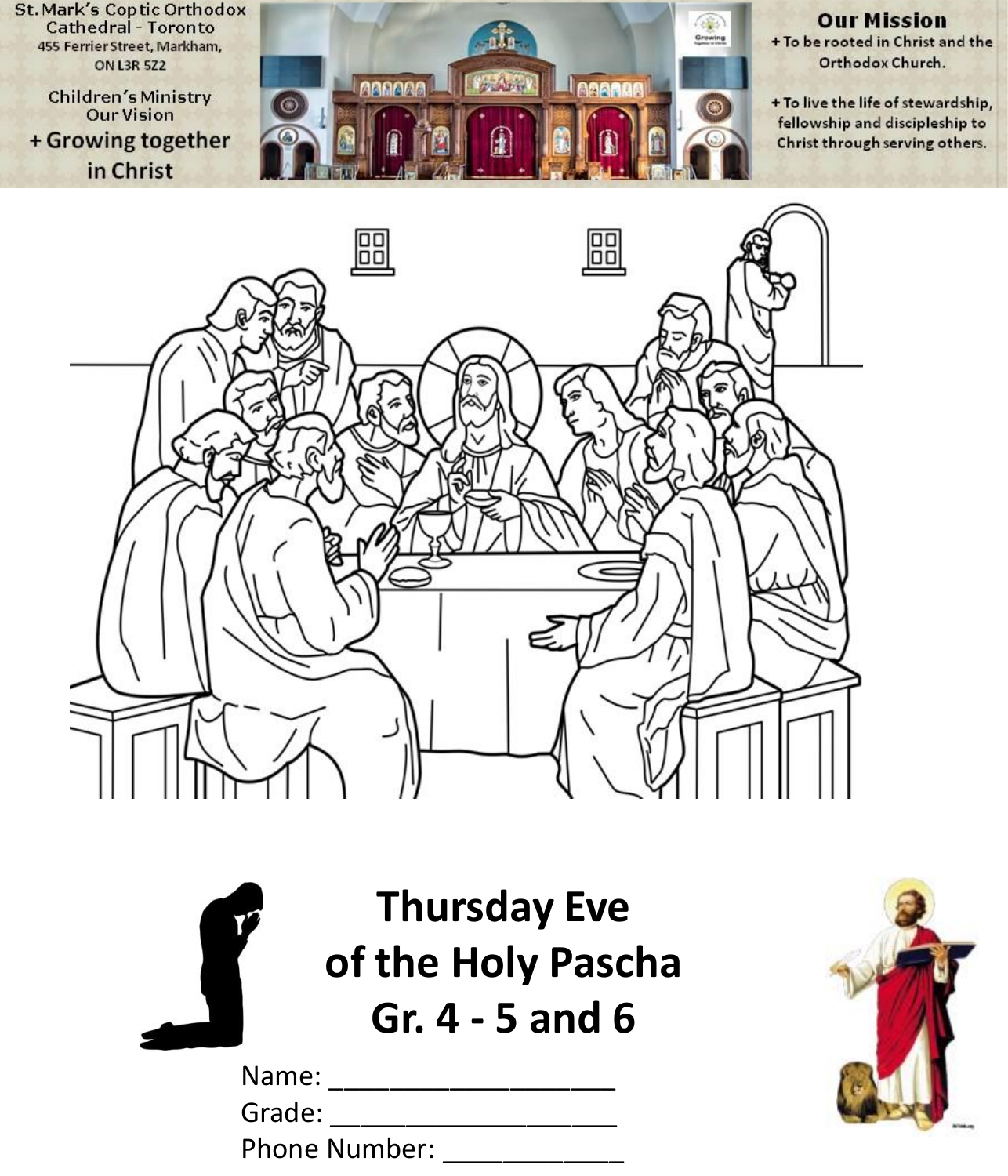## *Main events:* **Covenant Thursday**

At night Jesus ate the Jewish Passover dinner with His disciples and told them again, "I will soon die," but again they didn't understand.

Our Lord took a big towel and started to wash and wipe the feet of His disciples. Slaves usually washed the feet of their masters, but great men didn't accept to wash the feet of others.

While they were eating Judas sneaked out to go meet the men who were plotting against our Lord Jesus, our Lord Jesus took the bread and wine and blessed them and divided them and gave to his disciples. He told them confirming, **"this is My body that has been broken for you and for many and this is My blood that has been poured out for you and for many. Do this in remembrance of me."**

### **Holy Thursday: The Institution of the Eucharist**

*Fill in the missing space by using the words below.* Jesus asked Peter and John to prepare the meal by giving them a sign to recognize the house's owner , a man carrying a jar of water. The disciples argued about who would be the and last among them. Jesus rebuked them for their thinking, saying that the among them should behave as the smallest. Jesus then started washing their \_\_\_\_\_\_\_. Jesus instituted the Godly Supper, giving us the bread that comes from\_\_\_\_\_\_\_, the giver of life, His Holy Body and His Precious Blood. He fulfilled the state of the showing them its content. Jesus replaced the first covenant, eating the Passover meal, with a new covenant.



evil - feet –Passover - prophecy – heaven - greatest - first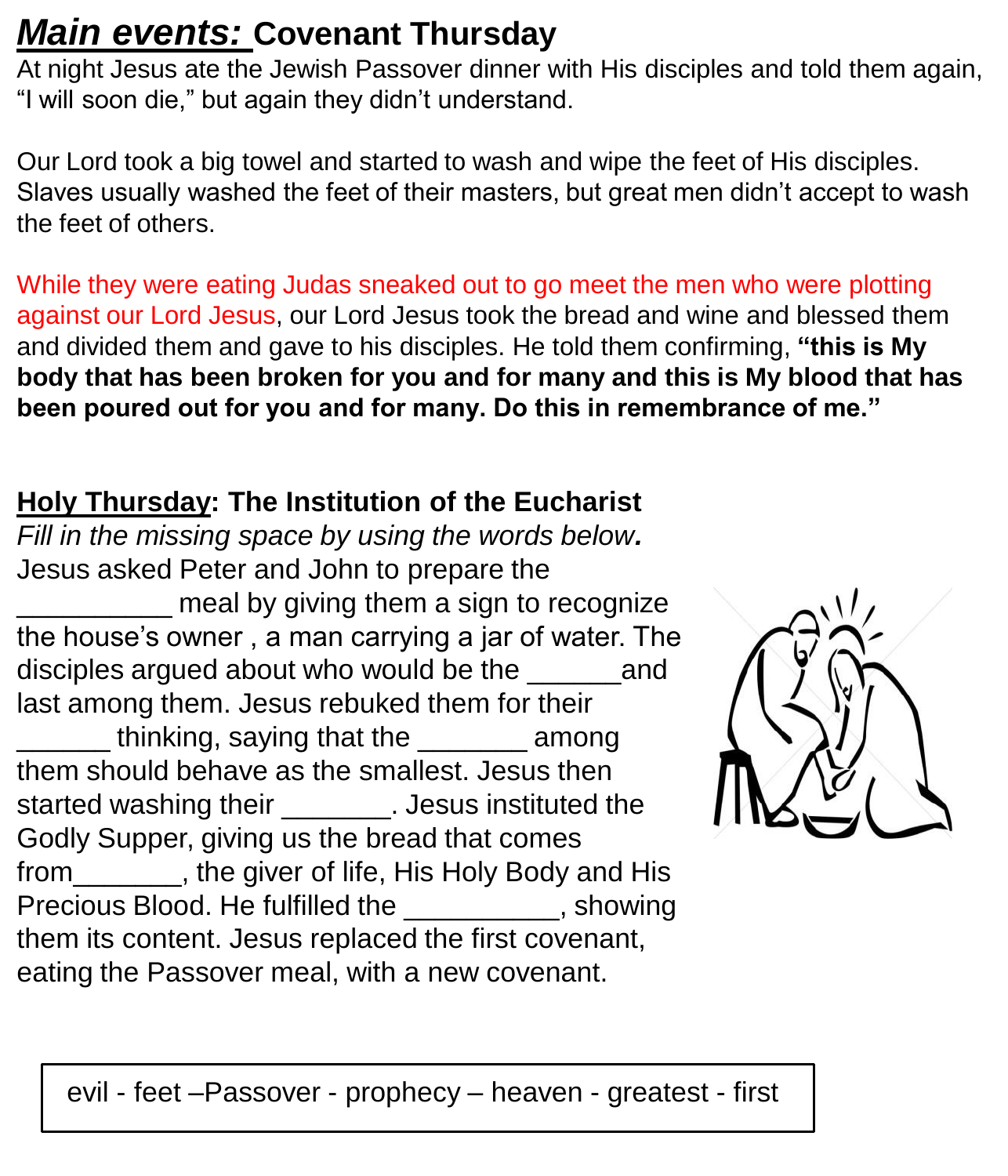## **Thursday Eve Questions**

#### **First hour**

- **+** *Prophecies: And the \_\_\_\_\_\_\_\_\_\_ took me up, and brought me into the \_\_\_\_\_\_\_\_\_\_ court. And behold the house of the Lord was full of glory. (Ezekiel 43:5-11)*
- **+** *Psalm: Save me, O God; for the \_\_\_\_\_\_\_\_\_\_ have come in my \_\_\_\_\_\_\_\_\_\_\_. (Psalms 68:1,13)*
- **+** *Gospel: "Therefore My \_\_\_\_\_\_\_\_\_ loves Me, because I lay down My\_\_\_\_\_\_\_\_that I may take it again. No one takes it from Me., but I lay it down of myself, I have \_\_\_\_\_\_\_\_ to lay it down and I have \_\_\_\_\_\_\_\_\_ to take it again ."(John 10:17 –21 )*

### **Third hour**

- **+** *Prophecies: Therefore thus will I do to you, O Israel ; because I will do thus to you, \_\_\_\_\_\_\_\_\_\_\_ to \_\_\_\_\_\_\_\_\_\_\_ on your God. (Amos 4:4-13)*
- **+** *Psalm: His \_\_\_\_\_\_\_\_\_\_\_\_ were smoother than \_\_\_\_\_\_\_\_\_\_\_, yet are they darts. (Psalms 54:18, 1)*
- **+** *Gospel: But Jesus said. Let her \_\_\_\_\_\_\_\_\_\_. Why do you \_\_\_\_\_\_\_ her She has done a \_\_\_\_\_\_\_\_\_\_ work for Me. ....She has come beforehand to \_\_\_\_\_\_\_\_\_\_\_ My body for burial. (Mark 14:3:11)*

#### **Sixth hour**

- **+** *Prophecies: For the Lord God will do \_\_\_\_\_\_\_\_\_\_\_\_\_ without revealing \_\_\_\_\_\_\_\_\_\_\_\_\_\_\_ to His servants the prophets. (Amos 3:1- 11)* **+** *Psalm:. Rescue me, O Lord, from the \_\_\_\_\_\_\_\_\_\_\_ man; deliver me from the*
- *\_\_\_\_\_\_\_\_\_ man. (Psalms 139:1-2)*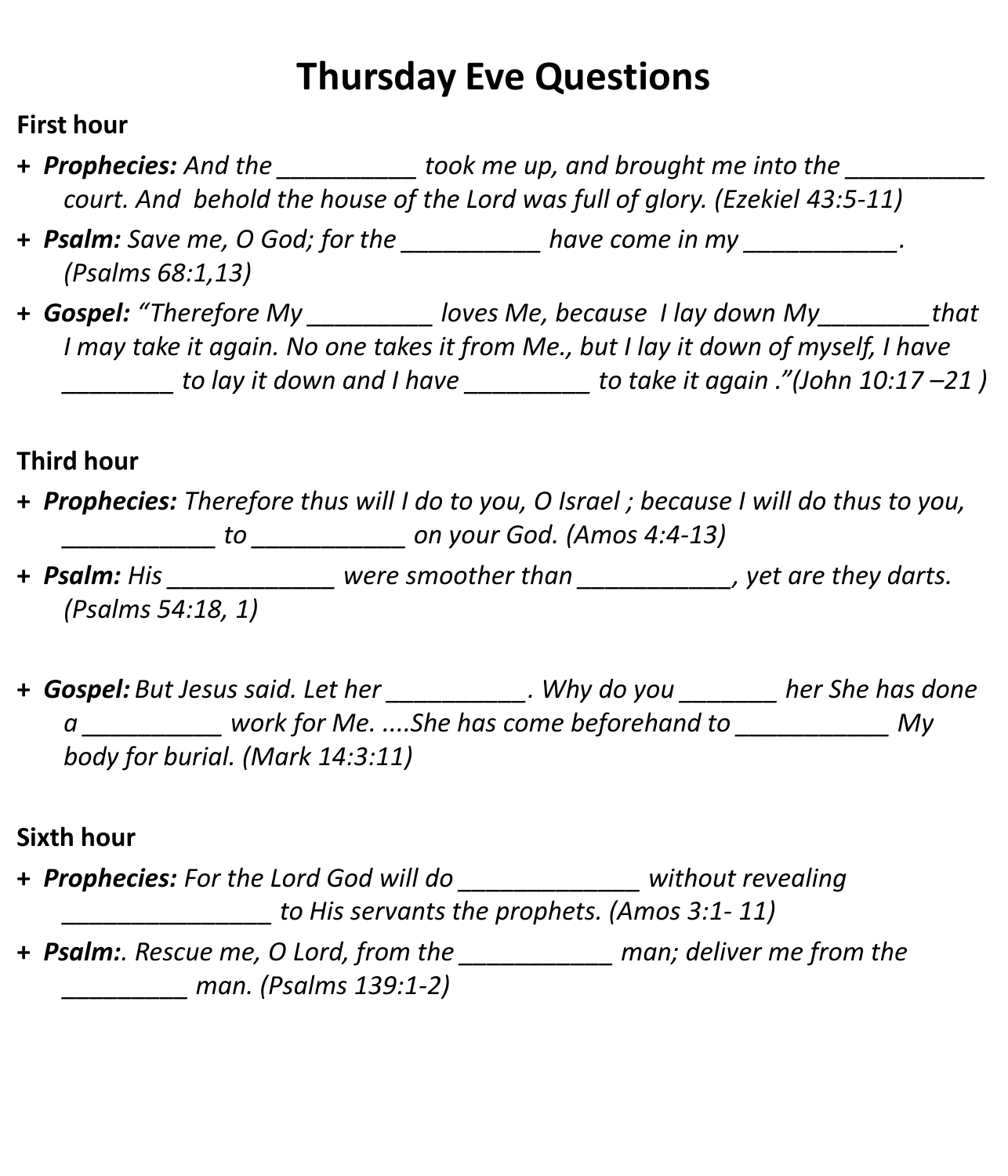**+** *Gospel:**But although He had done so many \_\_\_\_\_\_\_\_\_\_\_ before them, they did not \_\_\_\_\_\_\_\_\_\_\_\_ in Him, that the word of Isiah the prophet might be fulfilled which he speak: "Lord, who has believed our \_\_\_\_\_\_\_\_\_\_\_\_? And to whom has the arm of the Lord been \_\_\_\_\_\_\_\_\_\_\_\_\_\_\_?" (Matthew 25: 1-13 )*

## **Ninth hour**

**+** *Prophecies:. Therefore, as I live, says the Lord, I will \_\_\_\_\_\_\_\_\_\_ over you with a \_\_\_\_\_\_\_\_\_\_\_\_ hand, and with a high arm, and with outpoured wrath (Ezekiel 20:27- 33)*

- **+** *Psalm: O Lord my God, in You have I \_\_\_\_\_\_\_\_\_\_\_: save me from all them that \_\_\_\_\_\_\_\_\_\_\_\_\_ me. (Psalms 7:1-2)*
- **+** *Gospel:* .If I do not do the \_\_\_\_\_\_\_\_\_\_\_\_\_\_\_of My Father, do not Me, believe the works, that you may know and believe that the Father is in \_\_\_\_\_\_\_\_, and I in \_\_\_\_\_\_\_\_\_. *(John* 10: 29- 38)

## **Eleventh hour**

- **+** *Prophecies:* the sparrows observe the times of their coming in; but this My people\_\_\_\_\_\_\_\_\_\_not the \_\_\_\_\_\_\_\_\_\_\_\_\_\_\_ of the Lord*. (Jeremiah 8:4-10)*
- **+** *Psalm: For He is my God, and my \_\_\_\_\_\_\_\_; my help, I shall not be \_\_\_\_\_\_\_\_\_\_\_ moved. (Psalms 61:4, 1)*
- **+** *Gospel:."* He who believes in\_\_\_\_\_\_\_\_\_\_, believe not in Me but in Him who Me. And he who sees Me sees Him who \_\_\_\_\_\_\_ Me. I have come as a \_\_\_\_\_\_\_\_ into the world..!"*(John 12: 44-50 )*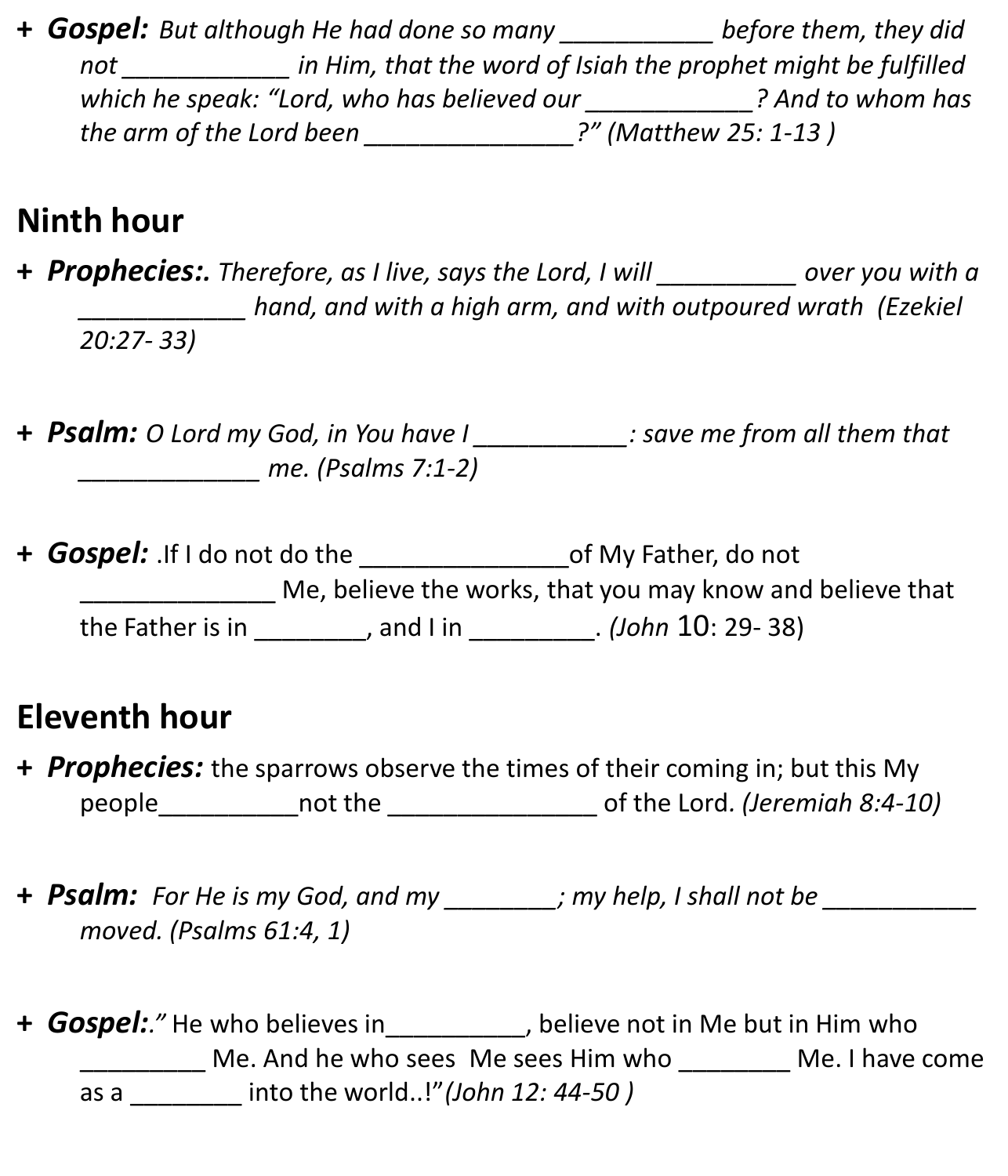#### **BibleWise**

# **The Last Supper**

Below are some sentences taken from Matthew 26:17-30. Fill in the blanks to find the answers for the crossword puzzle.

I will keep the (5) at thy house with my disciples.

One of you shall (1) me.

Take, eat; this is my (6)

 $(4)$  ye all of it.

For this is my (3) \_\_\_\_\_\_\_\_\_\_\_\_\_ of the new testament, which is

(2) for many for the remission of sins.



Nell de Vries and Mary Currier. More Bible Activities You Can Do.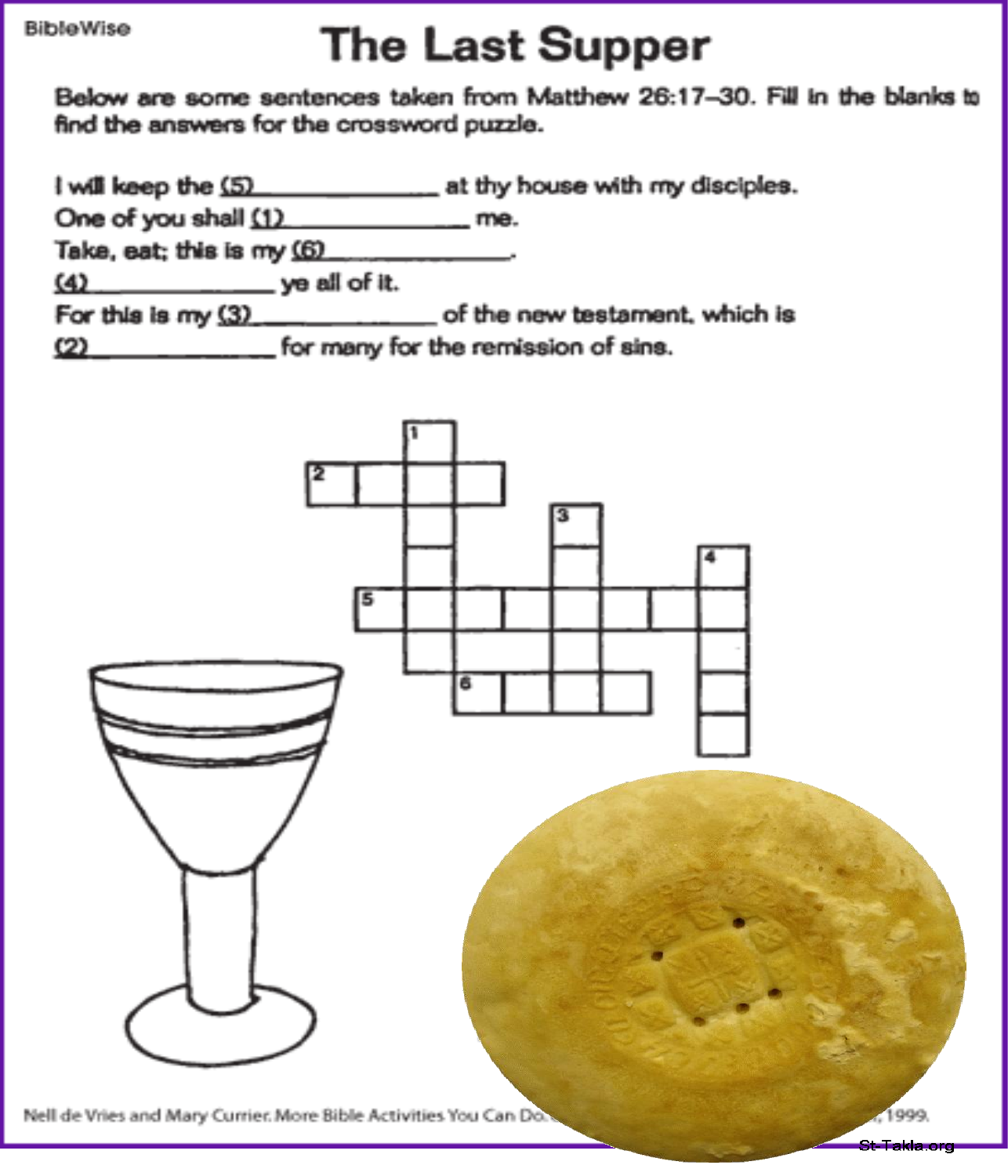*+Prayer: My Lord and Savior Jesus Christ, thank you for offering me Your body and blood for the forgiveness of my sins. I will be eternally grateful for what You have done for me. You are my true and only Savior!*

*+* **Biblical Reflection:** *In the New Testament, God supplied the spiritual food for our souls. He gave us His body and His blood as spiritual food that offers eternal life.*

*\_\_\_\_\_\_\_\_\_\_\_\_\_\_\_\_\_\_\_\_\_\_\_\_\_\_\_\_\_\_\_\_\_\_\_\_\_*

*\_\_\_\_\_\_\_\_\_\_\_\_\_\_\_\_\_\_\_\_\_\_\_\_\_\_\_\_\_\_\_\_\_\_\_\_\_*

*\_\_\_\_\_\_\_\_\_\_\_\_\_\_\_\_\_\_\_\_\_\_\_\_\_\_\_\_\_\_\_\_\_\_\_\_\_*

*In the Old Testament, what kind of food did God supply His people in the wilderness? (Exodus 16)*

*+Meditation: Christ's love for us is so great that He allows us to partake of the Holy Communion, In return, how can you show your gratitude to God?*

*\_\_\_\_\_\_\_\_\_\_\_\_\_\_\_\_\_\_\_\_\_\_\_\_\_\_\_\_\_\_\_\_\_\_\_\_\_*

*\_\_\_\_\_\_\_\_\_\_\_\_\_\_\_\_\_\_\_\_\_\_\_\_\_\_\_\_\_\_\_\_\_\_\_\_\_*

**+Memorization: "***And He took bread, gave thanks and broke it, and gave it to them, saying, "This is My body which is given for you; do this in remembrance of Me."*

*"Likewise He also took the cup after supper, saying, "This cup is the new covenant in My blood, which is shed for you." (Luke 22:19-20) +* **Biblical Reflection:** Our Lord Jesus Christ was betrayed and sold by one of His disciples. Mention the story of a character in the Bible (from the old Testament) that was betrayed and sold by his own brothers. (Genesis 37)

*\_\_\_\_\_\_\_\_\_\_\_\_\_\_\_\_\_\_\_\_\_\_\_\_\_\_\_\_\_\_\_\_\_\_\_\_\_*

*\_\_\_\_\_\_\_\_\_\_\_\_\_\_\_\_\_\_\_\_\_\_\_\_\_\_\_\_\_\_\_\_\_\_\_\_\_*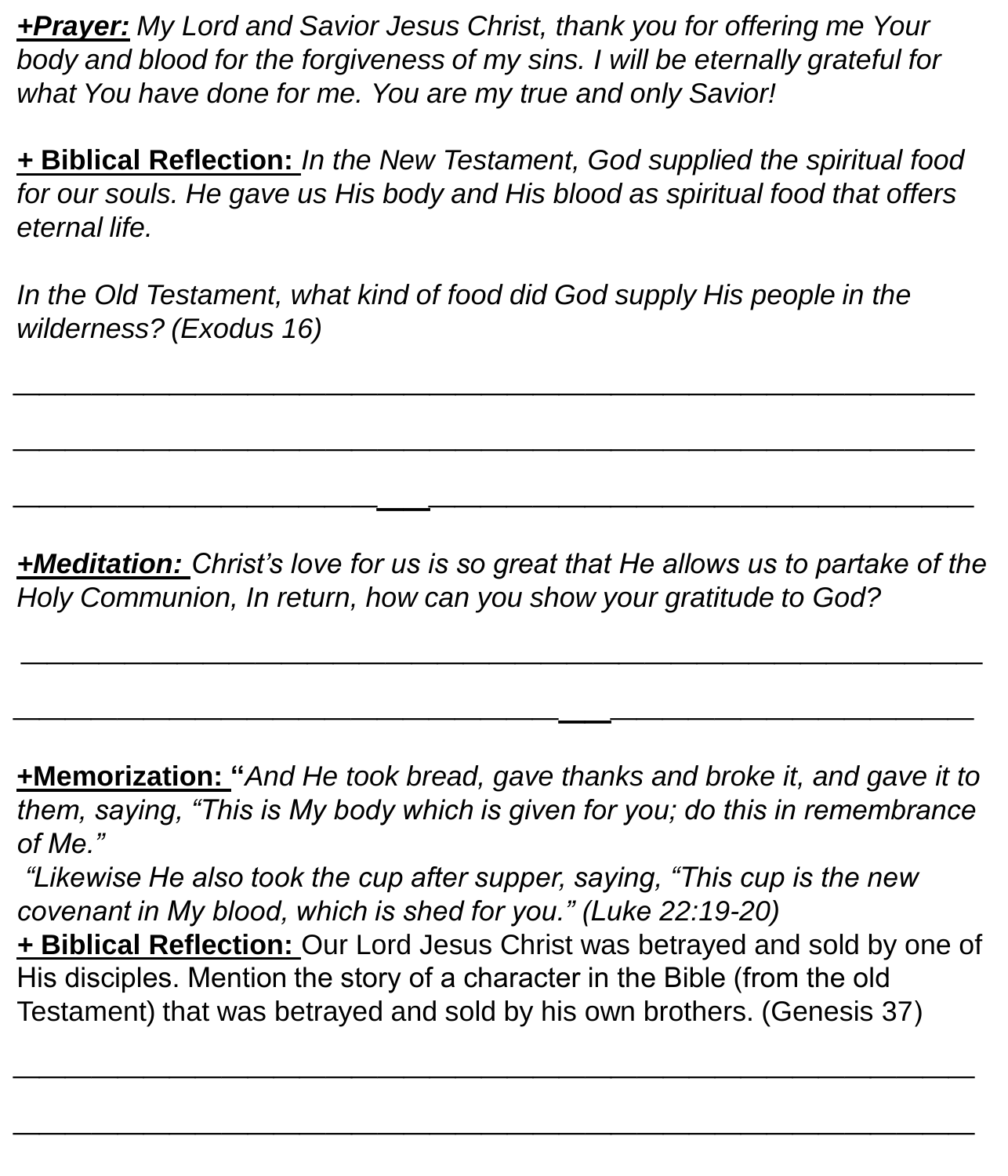

At the Lord's Supper before the crucifixion, Jesus washed the apostles' feet to teach them humility.

Raising©urKids.com